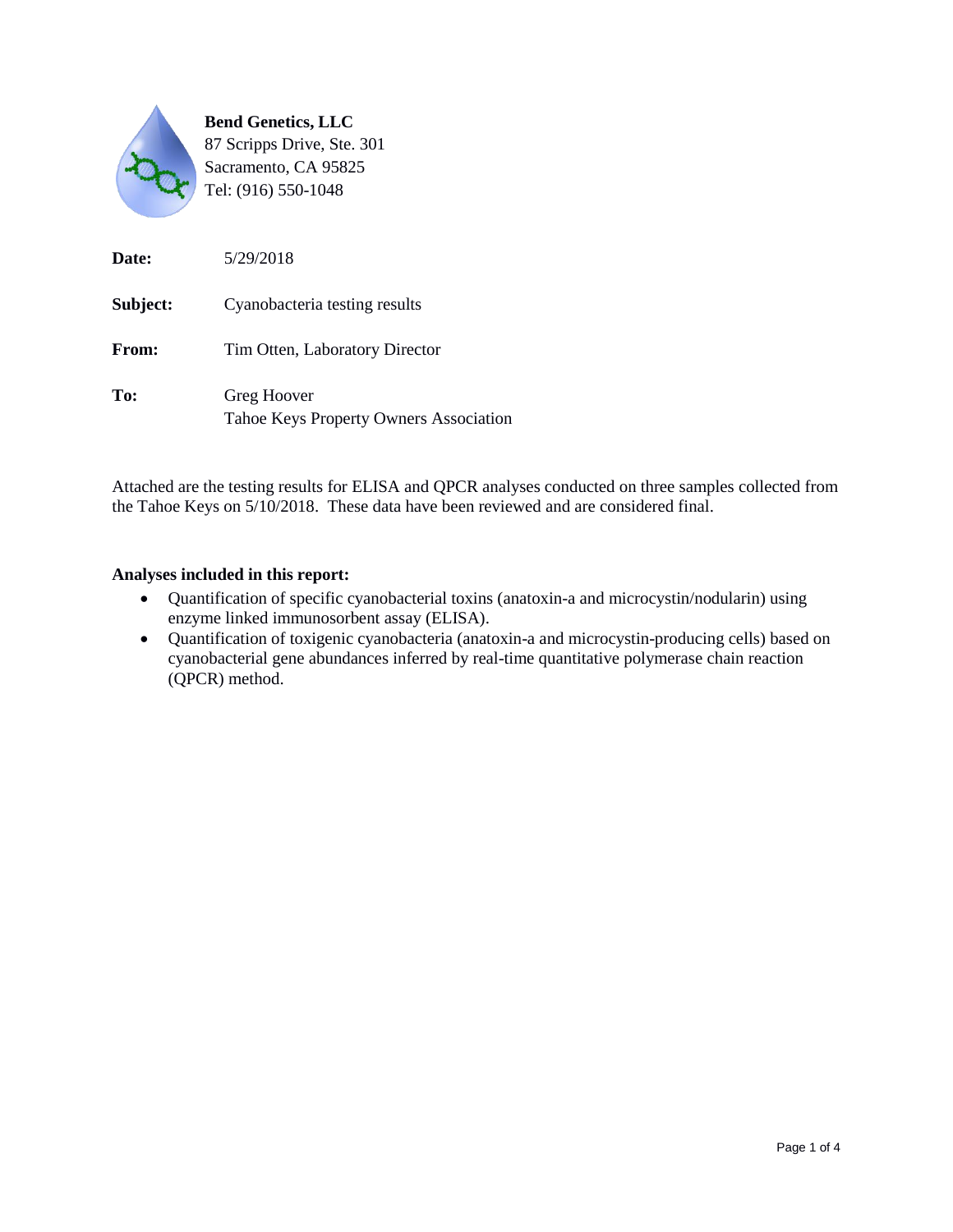

**Bend Genetics, LLC Project:** SWAMP\_FHAB\_2018 87 Scripps Drive, Ste. 301 **Analysis for Toxigenic Cyanobacteria** Analysis for Toxigenic Cyanobacteria Sacramento, CA 95825 **Project #:** Tahoe Keys POA Tel: (916) 550-1048 **Reported:** 5/29/2018 10:45

| Sample ID    | <b>BG ID</b> | Date Collected | Date Received   | Matrix | Preserved |  |
|--------------|--------------|----------------|-----------------|--------|-----------|--|
| <b>WP-18</b> | TK28         | 5/24/2018 9:40 | 5/24/2018 14:50 | Water  | N         |  |
| <b>WP-19</b> | TK29.        | 5/24/2018 9:15 | 5/24/2018 14:50 | Water  | N         |  |
| <b>WP-20</b> | TK30.        | 5/24/2018 8:50 | 5/24/2018 14:50 | Water  | N         |  |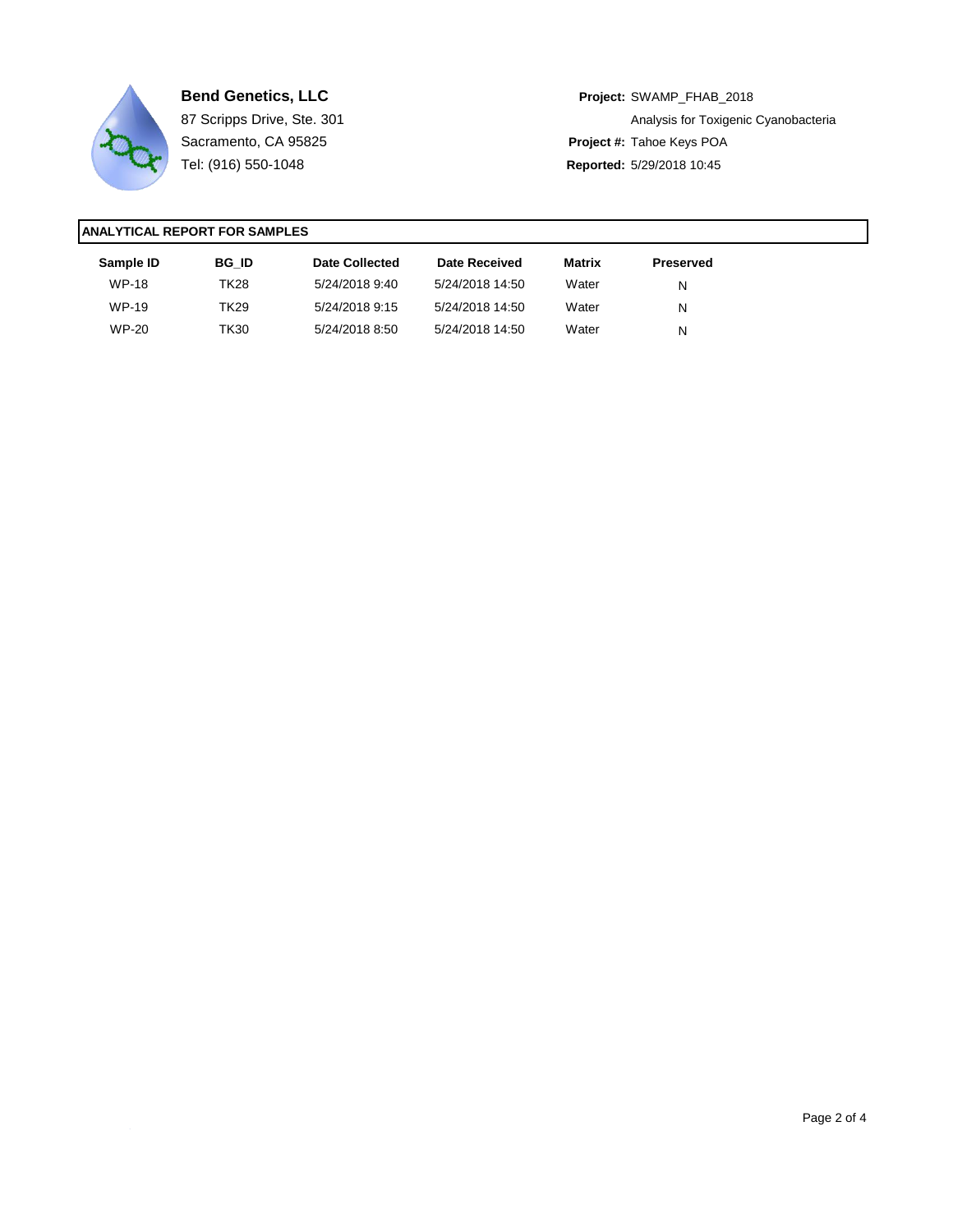

**Bend Genetics, LLC Project:** SWAMP\_FHAB\_2018 87 Scripps Drive, Ste. 301 **Analysis for Toxigenic Cyanobacteria** Analysis for Toxigenic Cyanobacteria Sacramento, CA 95825 **Project #:** Tahoe Keys POA Tel: (916) 550-1048 **Reported:** 5/29/2018 10:45

|              |               |                  | Quantitation |              |       |              |  |
|--------------|---------------|------------------|--------------|--------------|-------|--------------|--|
| Sample ID    | <b>Method</b> | <b>Target</b>    | Result       | <b>Units</b> | Limit | <b>Notes</b> |  |
| <b>WP-18</b> | <b>ELISA</b>  | Anatoxin-a       | <b>ND</b>    | $\mu$ g/L    | 0.15  | U            |  |
| <b>WP-18</b> | <b>ELISA</b>  | Microcystin/Nod. | ND           | $\mu$ g/L    | 0.15  | U            |  |
| <b>WP-18</b> | QPCR          | Anatoxin-a       | ND.          | copies/mL    | 100   | U            |  |
| <b>WP-18</b> | QPCR          | Microcystin/Nod. | ND.          | copies/mL    | 100   | U            |  |
| <b>WP-19</b> | <b>ELISA</b>  | Anatoxin-a       | ND.          | $\mu$ g/L    | 0.15  | U            |  |
| <b>WP-19</b> | <b>ELISA</b>  | Microcystin/Nod. | ND.          | $\mu$ g/L    | 0.15  | U            |  |
| <b>WP-19</b> | QPCR          | Anatoxin-a       | ND.          | copies/mL    | 100   | U            |  |
| <b>WP-19</b> | QPCR          | Microcystin/Nod. | 592          | copies/mL    | 100   |              |  |
| <b>WP-20</b> | <b>ELISA</b>  | Anatoxin-a       | ND.          | $\mu$ g/L    | 0.15  | U            |  |
| <b>WP-20</b> | <b>ELISA</b>  | Microcystin/Nod. | ND.          | $\mu$ g/L    | 0.15  | U            |  |
| <b>WP-20</b> | QPCR          | Anatoxin-a       | 178          | copies/mL    | 100   |              |  |
| <b>WP-20</b> | QPCR          | Microcystin/Nod. | 594          | copies/mL    | 100   |              |  |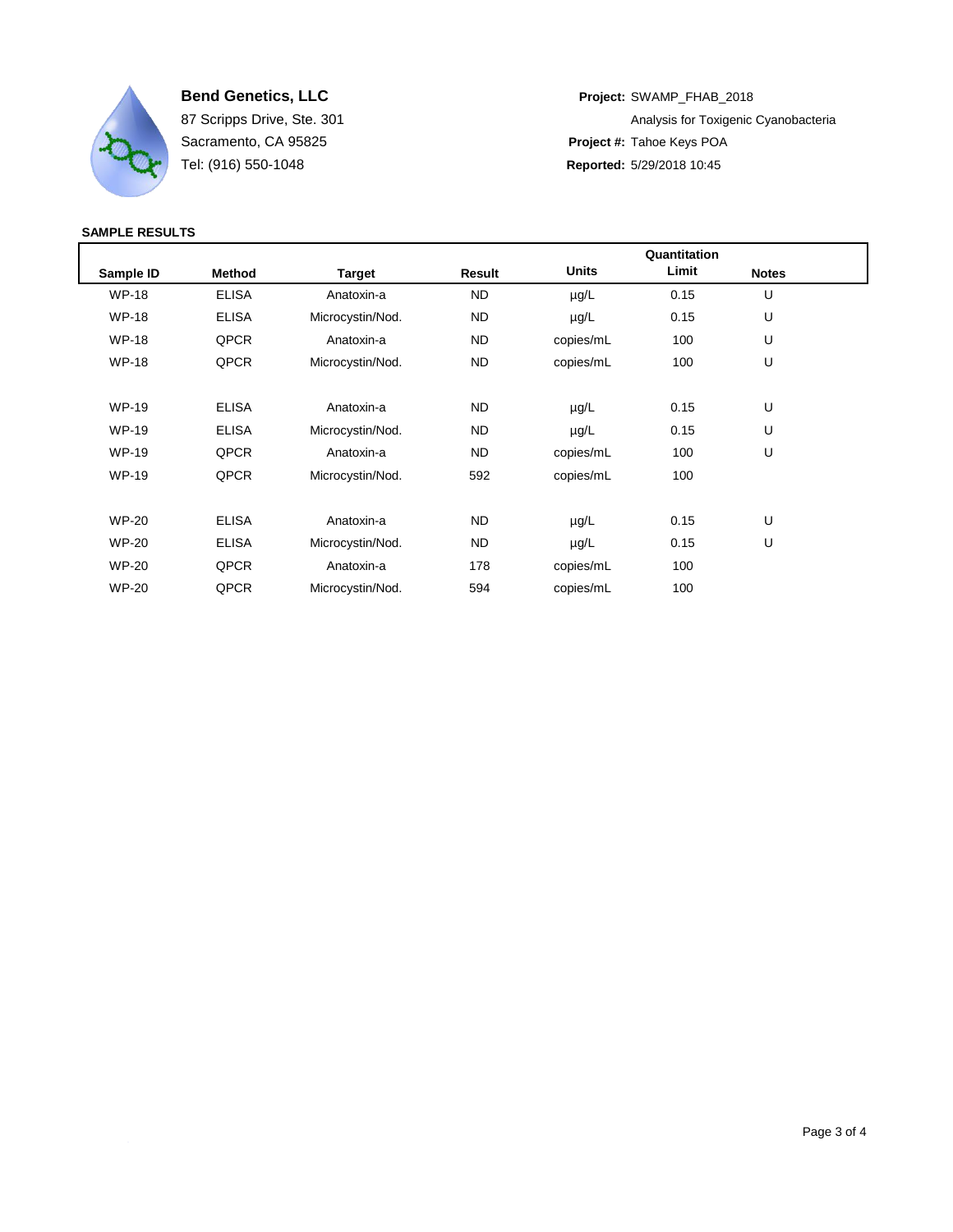

Tel: (916) 550-1048 **Reported:** 5/29/2018 10:45

**Bend Genetics, LLC Project:** SWAMP\_FHAB\_2018 87 Scripps Drive, Ste. 301 **Analysis for Toxigenic Cyanobacteria** Analysis for Toxigenic Cyanobacteria Sacramento, CA 95825 **Project #:** Tahoe Keys POA

## **QUALITY CONTROL**

|                 |               | Qualifiers /    |              |                    |       | %REC   |
|-----------------|---------------|-----------------|--------------|--------------------|-------|--------|
| Analyte         | <b>Result</b> | <b>Comments</b> | <b>Units</b> | <b>Spike Level</b> | %REC  | Limits |
| ATX - Blank     | <b>ND</b>     | U               | µg/L         | $\mathbf 0$        |       |        |
| ATX - Positive  | 0.70          |                 | µg/L         | 0.75               | 93.7  | 70-130 |
| ATX - Matrix Sp | 1.29          |                 | $\mu$ g/L    | 1.25               | 103.5 | 70-130 |
|                 |               |                 |              |                    |       |        |
| MC - Blank      | ND.           | U               | µg/L         | 0                  |       |        |
| MC Positive     | 0.58          |                 | $\mu$ g/L    | 0.75               | 78.0  | 70-130 |
| MC - Matrix Sp  | 0.925         |                 | µg/L         | 1.00               | 92.5  | 70-130 |
|                 |               |                 |              |                    |       |        |
| anaC - Blank    | <b>ND</b>     | U               | copies/mL    | $\mathbf 0$        |       |        |
| mcyE - Blank    | <b>ND</b>     | U               | copies/mL    | 0                  |       |        |
| $mcVE - Spike$  | 49,912        |                 | copies/mL    | 50,000             | 99.8  | 70-130 |
|                 |               |                 |              |                    |       |        |

| <b>QUALIFIERS/COMMENTS/NOTES</b> |                                                                                               |  |  |  |  |
|----------------------------------|-----------------------------------------------------------------------------------------------|--|--|--|--|
| C <sub>1</sub>                   | The reported concentration for this analyte is below the quantification limit.                |  |  |  |  |
| C <sub>2</sub>                   | The reported concentration for this analyte is above the calibration range of the instrument. |  |  |  |  |
| J                                | The reported result for this analyte should be considered an estimated value.                 |  |  |  |  |
| U                                | Undetected                                                                                    |  |  |  |  |
|                                  |                                                                                               |  |  |  |  |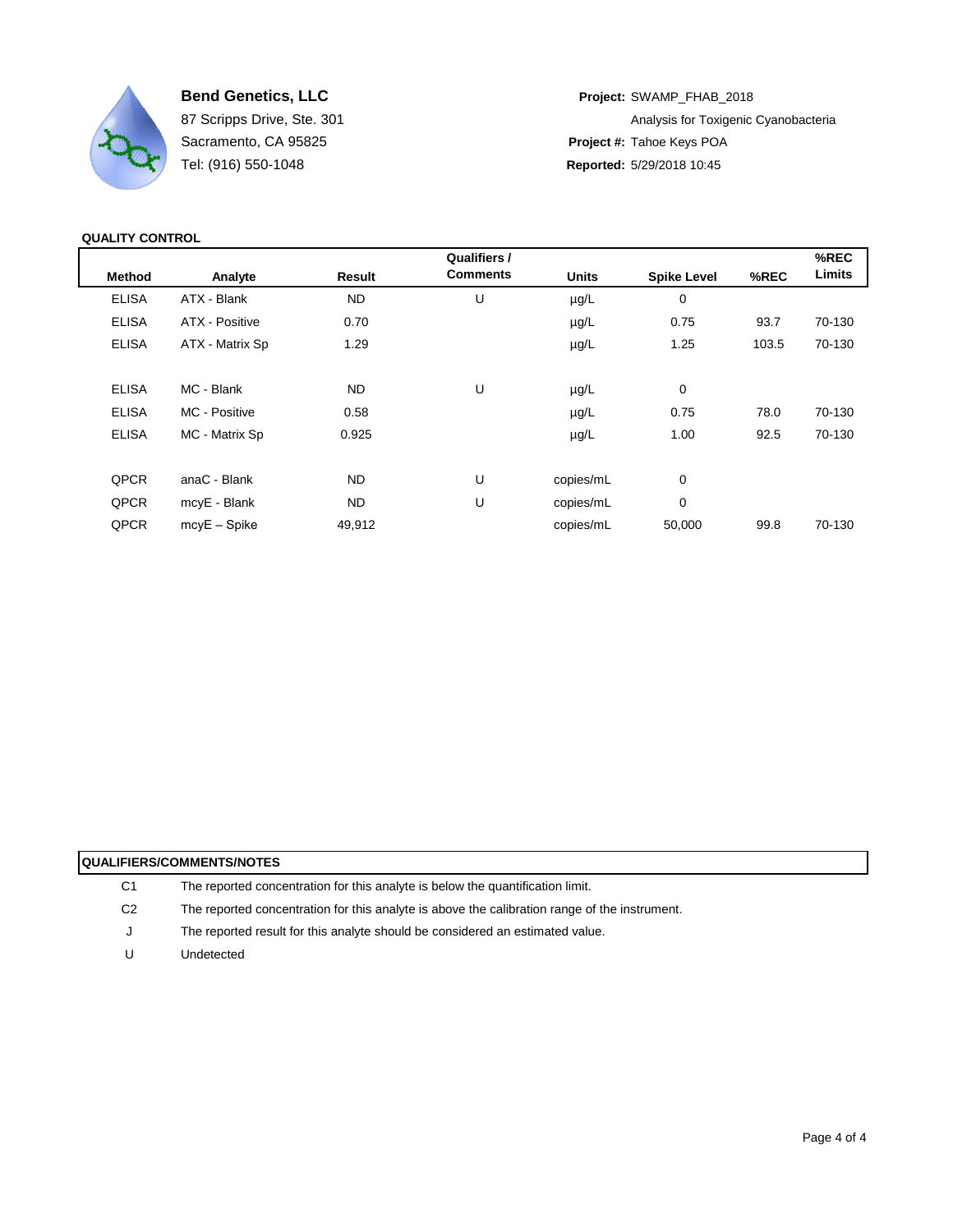

| Date:    | 6/26/2018                                             |
|----------|-------------------------------------------------------|
| Subject: | Cyanobacteria testing results                         |
| From:    | Tim Otten, Laboratory Director                        |
| To:      | Greg Hoover<br>Tahoe Keys Property Owners Association |

Attached are the testing results for ELISA and QPCR analyses conducted on four samples collected from the Tahoe Keys on 6/21/2018. These data have been reviewed and are considered final.

#### **Analyses included in this report:**

- Quantification of specific cyanobacterial toxins (anatoxin-a and microcystin/nodularin) using enzyme linked immunosorbent assay (ELISA).
- Quantification of toxigenic cyanobacteria (anatoxin-a and microcystin-producing cells) based on cyanobacterial gene abundances inferred by real-time quantitative polymerase chain reaction (QPCR) method.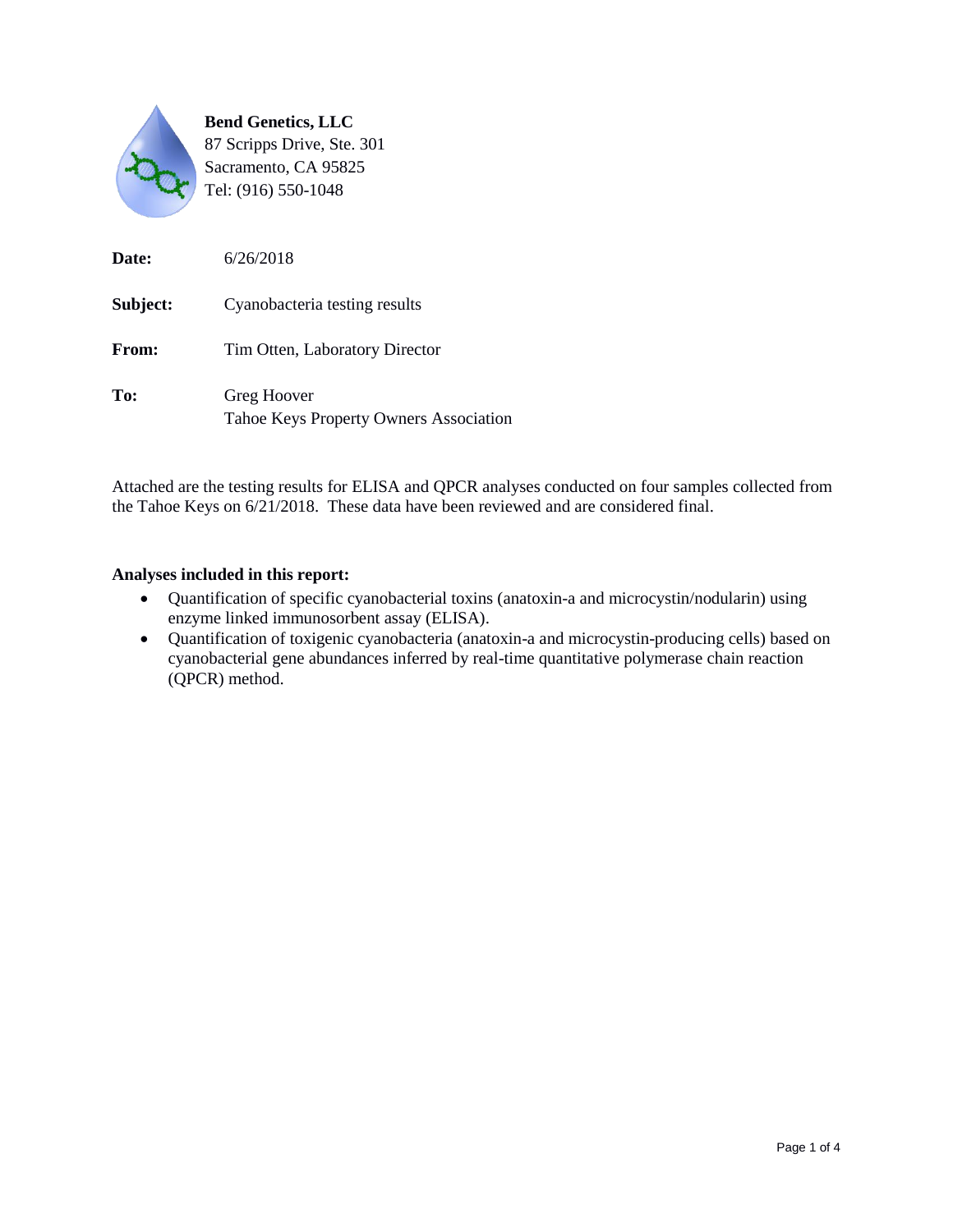

**Bend Genetics, LLC Project:** SWAMP\_FHAB\_2018 87 Scripps Drive, Ste. 301 **Analysis for Toxigenic Cyanobacteria** Analysis for Toxigenic Cyanobacteria Sacramento, CA 95825 **Project #:** Tahoe Keys POA Tel: (916) 550-1048 **Reported:** 6/26/2018 14:45

| Sample ID | <b>BG ID</b> | Date Collected  | Date Received  | Matrix | <b>Preserved</b> |
|-----------|--------------|-----------------|----------------|--------|------------------|
| CY-04-03  | <b>TK31</b>  | 6/21/2018 8:44  | 6/22/2018 9:00 | Water  | N                |
| CY-04-16  | TK32         | 6/21/2018 10:06 | 6/22/2018 9:00 | Water  | N                |
| CY-04-14  | <b>TK33</b>  | 6/21/2018 10:30 | 6/22/2018 9:00 | Water  | N                |
| CY-04-06  | TK34         | 6/21/2018 10:54 | 6/22/2018 9:00 | Water  | N                |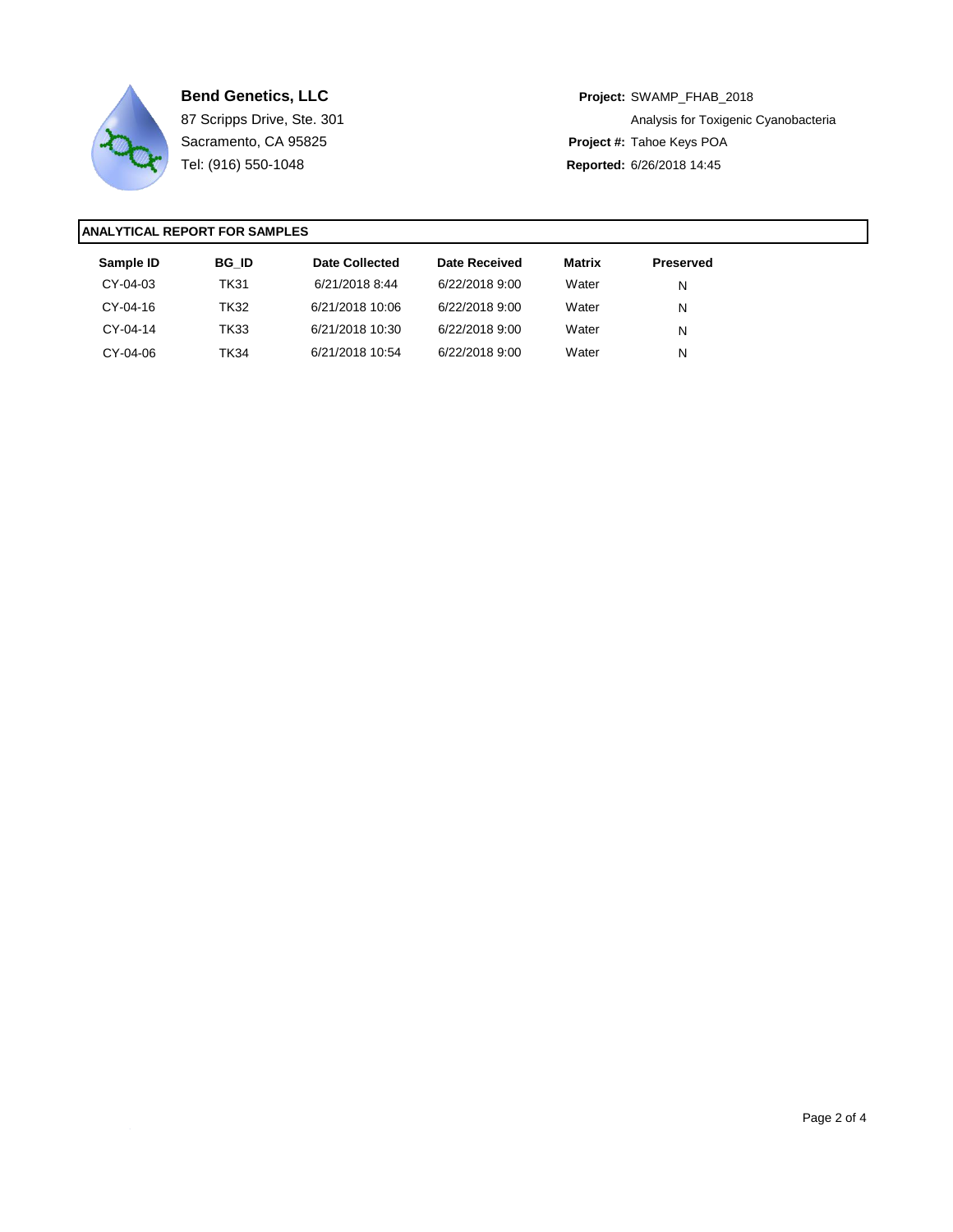

**Bend Genetics, LLC Project:** SWAMP\_FHAB\_2018 87 Scripps Drive, Ste. 301 **Analysis for Toxigenic Cyanobacteria** Analysis for Toxigenic Cyanobacteria Sacramento, CA 95825 **Project #:** Tahoe Keys POA Tel: (916) 550-1048 **Reported:** 6/26/2018 14:45

|           |               | Quantitation     |               |              |       |              |  |
|-----------|---------------|------------------|---------------|--------------|-------|--------------|--|
| Sample ID | <b>Method</b> | Target           | <b>Result</b> | <b>Units</b> | Limit | <b>Notes</b> |  |
| CY-04-03  | <b>ELISA</b>  | Anatoxin-a       | <b>ND</b>     | $\mu$ g/L    | 0.15  | U            |  |
| CY-04-03  | <b>ELISA</b>  | Microcystin/Nod. | <b>ND</b>     | $\mu$ g/L    | 0.15  | U            |  |
| CY-04-03  | QPCR          | Anatoxin-a       | <b>ND</b>     | copies/mL    | 100   | U            |  |
| CY-04-03  | QPCR          | Microcystin/Nod. | <b>ND</b>     | copies/mL    | 100   | U            |  |
| CY-04-16  | <b>ELISA</b>  | Anatoxin-a       | <b>ND</b>     | µg/L         | 0.15  | U            |  |
| CY-04-16  | <b>ELISA</b>  | Microcystin/Nod. | <b>ND</b>     | $\mu$ g/L    | 0.15  | U            |  |
| CY-04-16  | QPCR          | Anatoxin-a       | <b>ND</b>     | copies/mL    | 100   | U            |  |
| CY-04-16  | QPCR          | Microcystin/Nod. | <b>ND</b>     | copies/mL    | 100   | U            |  |
| CY-04-14  | <b>ELISA</b>  | Anatoxin-a       | <b>ND</b>     | $\mu$ g/L    | 0.15  | U            |  |
| CY-04-14  | <b>ELISA</b>  | Microcystin/Nod. | <b>ND</b>     | µg/L         | 0.15  | U            |  |
| CY-04-14  | QPCR          | Anatoxin-a       | <b>ND</b>     | copies/mL    | 100   | U            |  |
| CY-04-14  | QPCR          | Microcystin/Nod. | <b>ND</b>     | copies/mL    | 100   | U            |  |
| CY-04-06  | <b>ELISA</b>  | Anatoxin-a       | <b>ND</b>     | $\mu$ g/L    | 0.15  | U            |  |
| CY-04-06  | <b>ELISA</b>  | Microcystin/Nod. | <b>ND</b>     | $\mu$ g/L    | 0.15  | U            |  |
| CY-04-06  | QPCR          | Anatoxin-a       | <b>ND</b>     | copies/mL    | 100   | U            |  |
| CY-04-06  | QPCR          | Microcystin/Nod. | <b>ND</b>     | copies/mL    | 100   | U            |  |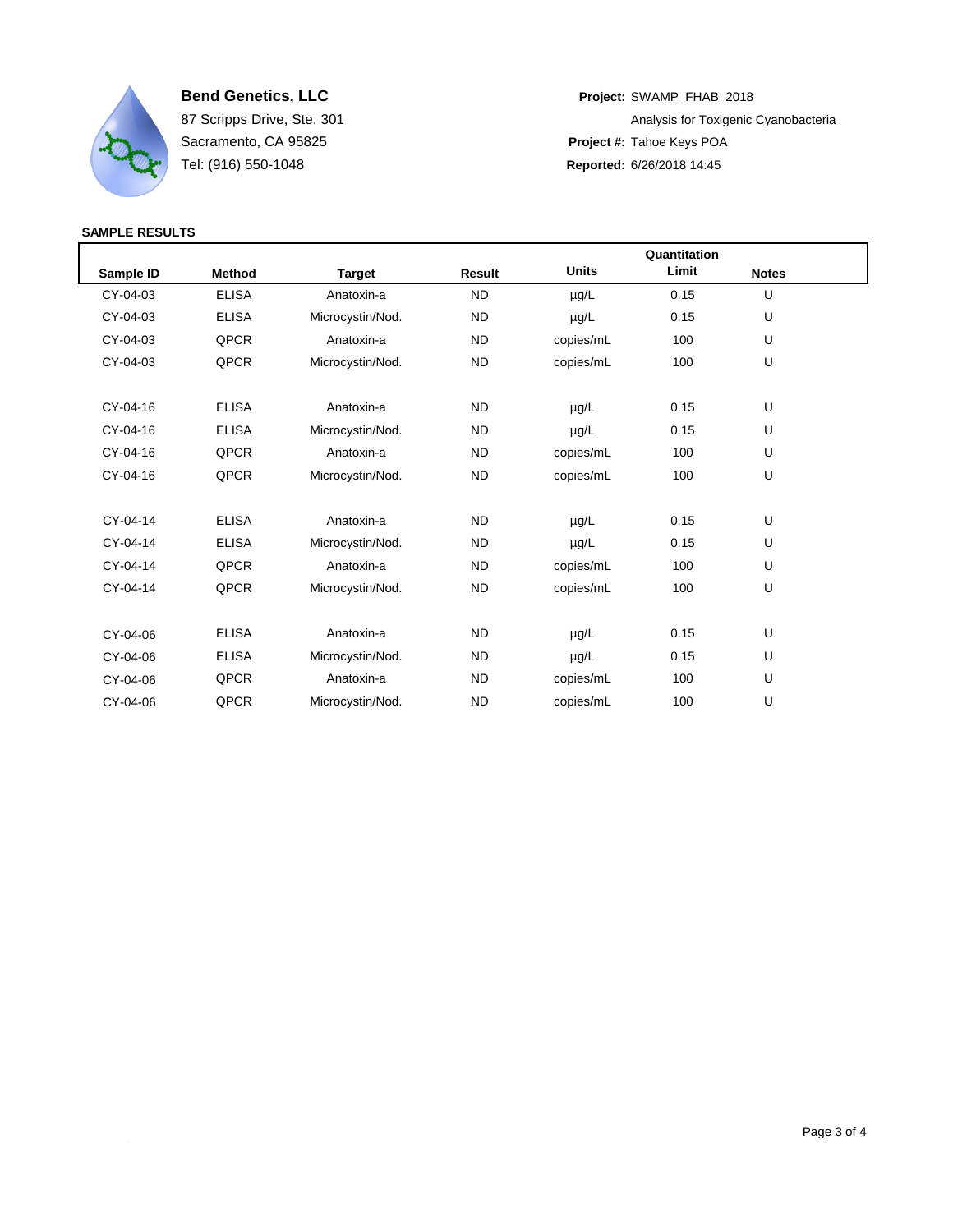

Tel: (916) 550-1048 **Reported:** 6/26/2018 14:45

**Bend Genetics, LLC Project:** SWAMP\_FHAB\_2018 87 Scripps Drive, Ste. 301 **Analysis for Toxigenic Cyanobacteria** Analysis for Toxigenic Cyanobacteria Sacramento, CA 95825 **Project #:** Tahoe Keys POA

## **QUALITY CONTROL**

|                 |           | Qualifiers / |                 |              |                    | %REC<br>Limits |
|-----------------|-----------|--------------|-----------------|--------------|--------------------|----------------|
|                 |           |              |                 |              |                    |                |
| ATX - Blank     | <b>ND</b> | U            | $\mu$ g/L       | $\mathbf 0$  |                    |                |
| ATX - Positive  | 0.64      |              | $\mu$ g/L       | 0.75         | 84.8               | 70-130         |
| ATX - Matrix Sp | 1.29      |              | $\mu$ g/L       | 1.25         | 103.0              | 70-130         |
|                 |           |              |                 |              |                    |                |
| MC - Blank      | <b>ND</b> | U            | µg/L            | 0            |                    |                |
| MC - Positive   | 0.56      |              | $\mu$ g/L       | 0.75         | 75.3               | 70-130         |
| MC - Matrix Sp  | 0.85      |              | $\mu$ g/L       | 1.00         | 85.4               | 70-130         |
|                 |           |              |                 |              |                    |                |
| anaC - Blank    | <b>ND</b> | U            | copies/mL       | 0            |                    |                |
| $anaC - Spike$  | 38,463    |              | copies/mL       | 50,000       | 76.9               | 70-130         |
| mcyE - Blank    | ND.       | U            | copies/mL       | 0            |                    |                |
|                 | Analyte   | Result       | <b>Comments</b> | <b>Units</b> | <b>Spike Level</b> | %REC           |

| <b>QUALIFIERS/COMMENTS/NOTES</b> |                                                                                               |  |  |  |
|----------------------------------|-----------------------------------------------------------------------------------------------|--|--|--|
| C1                               | The reported concentration for this analyte is below the quantification limit.                |  |  |  |
| C2                               | The reported concentration for this analyte is above the calibration range of the instrument. |  |  |  |
| J                                | The reported result for this analyte should be considered an estimated value.                 |  |  |  |
| U                                | Undetected                                                                                    |  |  |  |
|                                  |                                                                                               |  |  |  |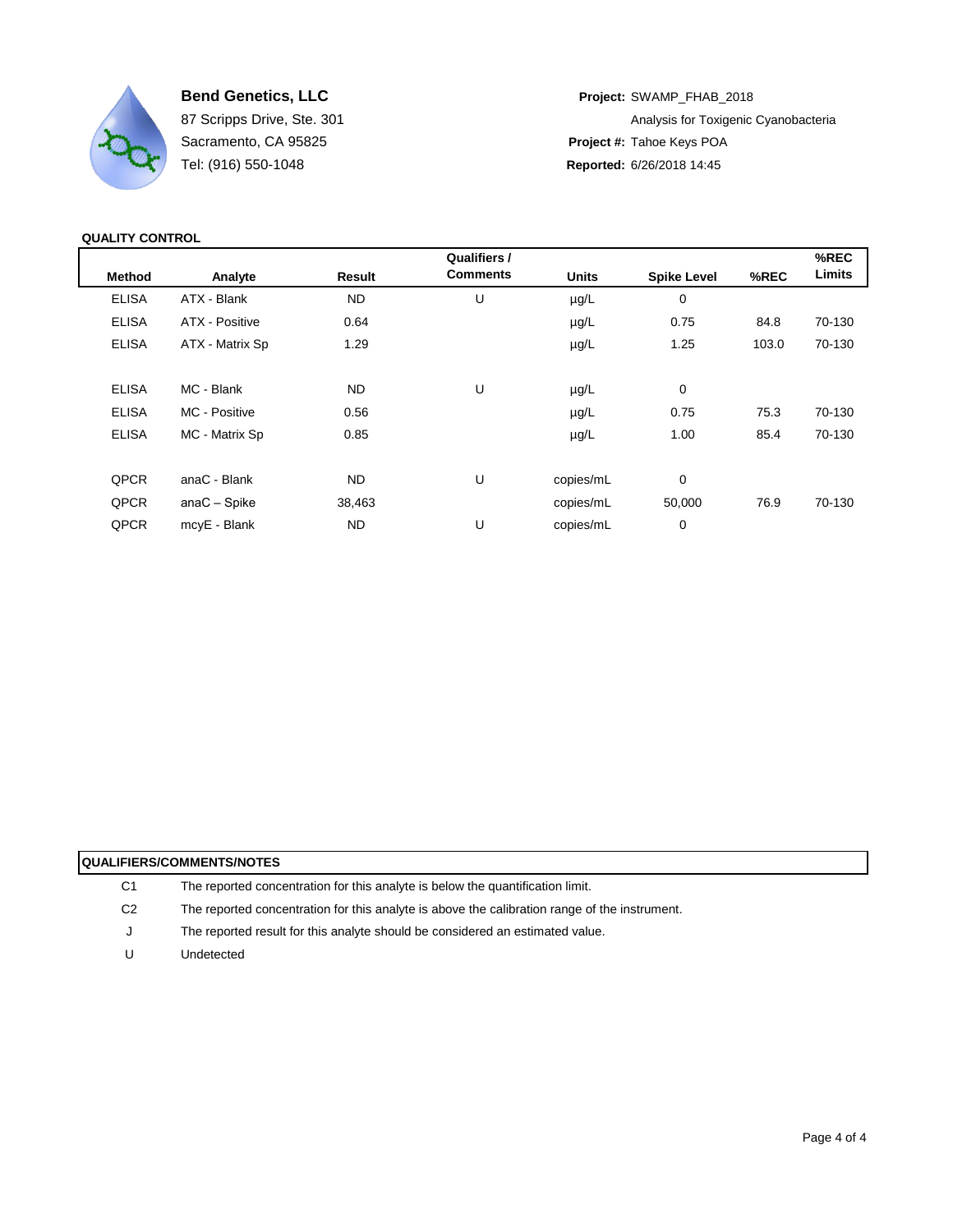

| Date:        | 9/5/2018                                              |
|--------------|-------------------------------------------------------|
| Subject:     | Cyanobacteria testing results                         |
| <b>From:</b> | Tim Otten, Laboratory Director                        |
| To:          | Greg Hoover<br>Tahoe Keys Property Owners Association |

Attached are the testing results for ELISA analyses conducted on four samples collected from the Tahoe Keys on 8/29/2018. These data have been reviewed and are considered final.

#### **Analyses included in this report:**

 Quantification of specific cyanobacterial toxins (anatoxin-a and microcystin/nodularin) using enzyme linked immunosorbent assay (ELISA).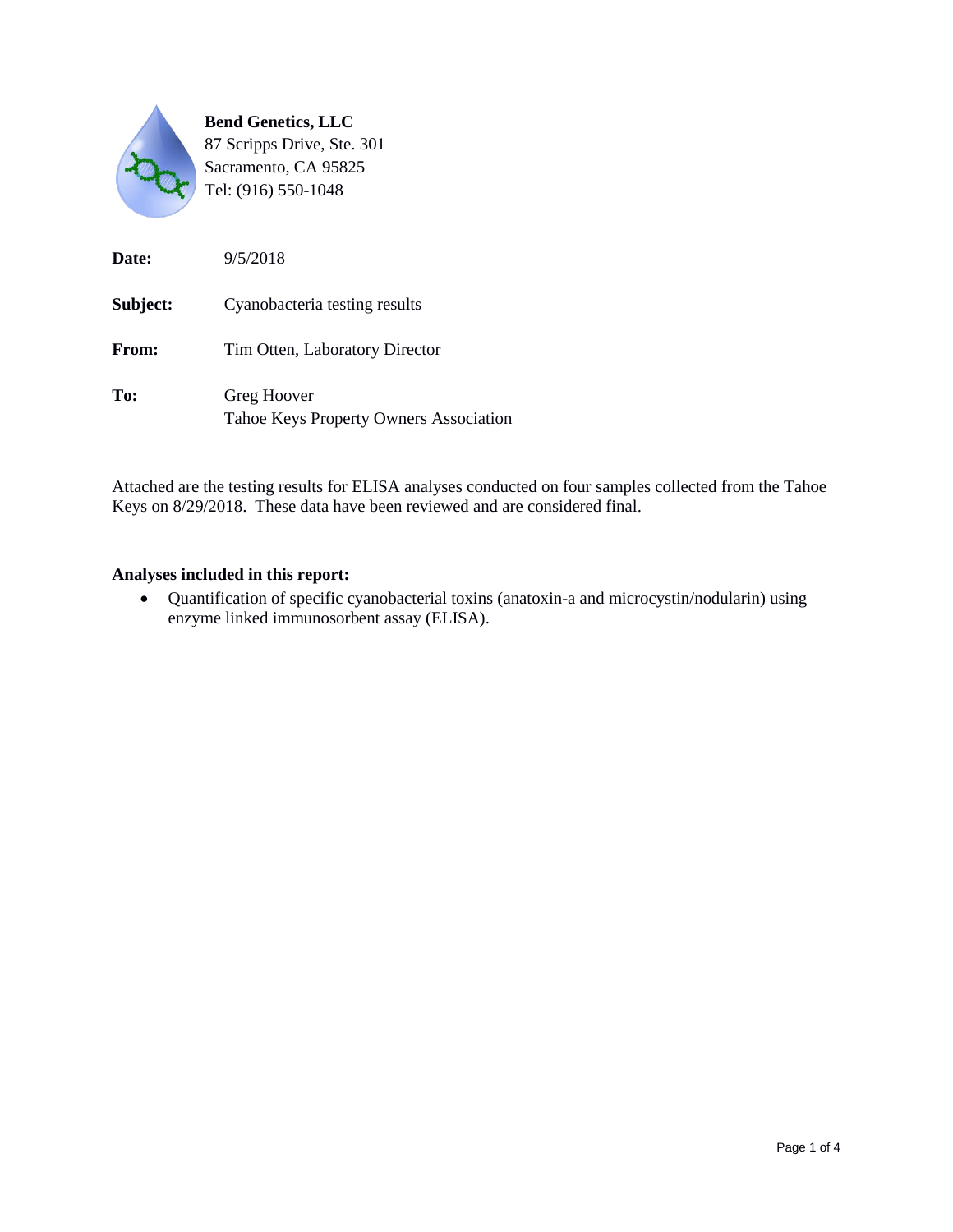

**Bend Genetics, LLC Project:** SWAMP\_FHAB\_2018 87 Scripps Drive, Ste. 301 **Analysis for Toxigenic Cyanobacteria** Analysis for Toxigenic Cyanobacteria Sacramento, CA 95825 **Project #:** Tahoe Keys POA Tel: (916) 550-1048 **Reported:** 9/5/2018 14:55

| Sample ID  | <b>BG ID</b> | Date Collected  | Date Received  | Matrix | <b>Preserved</b> |
|------------|--------------|-----------------|----------------|--------|------------------|
| CY-07-06   | TK39         | 8/29/2018 15:30 | 8/31/2018 9:10 | Water  | N                |
| CY-07-14   | TK40         | 8/29/2018 15:05 | 8/31/2018 9:10 | Water  | N                |
| CY-07-16   | <b>TK41</b>  | 8/29/2018 14:00 | 8/31/2018 9:10 | Water  | N                |
| CY-04-LFAJ | TK42         | 8/29/2018 14:30 | 8/31/2018 9:10 | Water  | N                |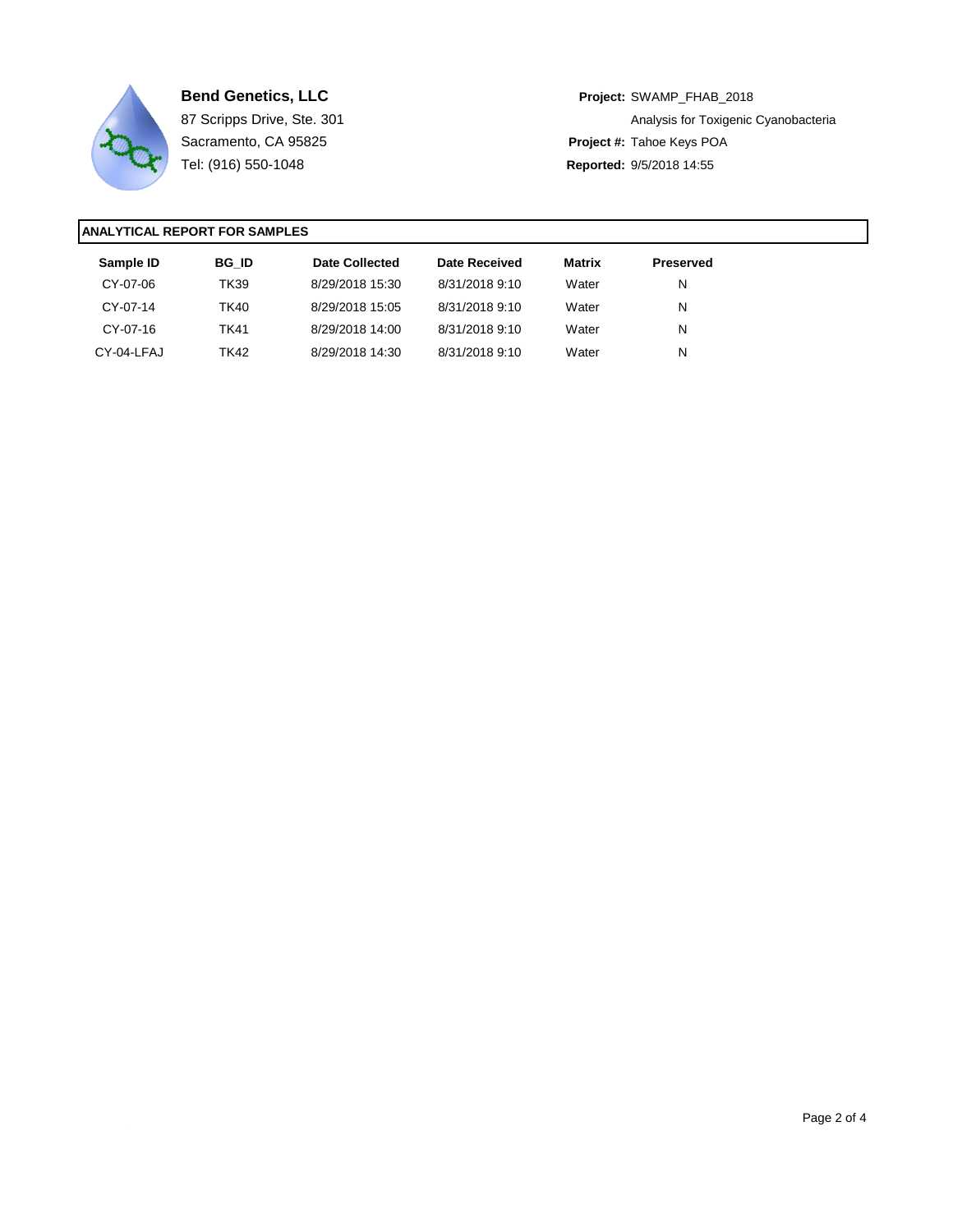

**Bend Genetics, LLC Project:** SWAMP\_FHAB\_2018 87 Scripps Drive, Ste. 301 **Analysis for Toxigenic Cyanobacteria** Analysis for Toxigenic Cyanobacteria Sacramento, CA 95825 **Project #:** Tahoe Keys POA Tel: (916) 550-1048 **Reported:** 9/5/2018 14:55

|            |               |                  |               |              | Quantitation |              |  |
|------------|---------------|------------------|---------------|--------------|--------------|--------------|--|
| Sample ID  | <b>Method</b> | <b>Target</b>    | <b>Result</b> | <b>Units</b> | Limit        | <b>Notes</b> |  |
| CY-07-06   | <b>ELISA</b>  | Anatoxin-a       | 0.16          | $\mu$ g/L    | 0.15         |              |  |
| CY-07-06   | <b>ELISA</b>  | Microcystin/Nod. | ND            | $\mu$ g/L    | 0.15         | U            |  |
|            |               |                  |               |              |              |              |  |
| CY-07-14   | <b>ELISA</b>  | Anatoxin-a       | ND            | $\mu$ g/L    | 0.15         | U            |  |
| CY-07-14   | <b>ELISA</b>  | Microcystin/Nod. | <b>ND</b>     | $\mu$ g/L    | 0.15         | U            |  |
|            |               |                  |               |              |              |              |  |
| CY-07-16   | <b>ELISA</b>  | Anatoxin-a       | 0.17          | $\mu$ g/L    | 0.15         |              |  |
| CY-07-16   | <b>ELISA</b>  | Microcystin/Nod. | ND            | $\mu$ g/L    | 0.15         | U            |  |
|            |               |                  |               |              |              |              |  |
| CY-04-LFAJ | <b>ELISA</b>  | Anatoxin-a       | <b>ND</b>     | $\mu$ g/L    | 0.15         | U            |  |
| CY-04-LFAJ | <b>ELISA</b>  | Microcystin/Nod. | <b>ND</b>     | $\mu$ g/L    | 0.15         | U            |  |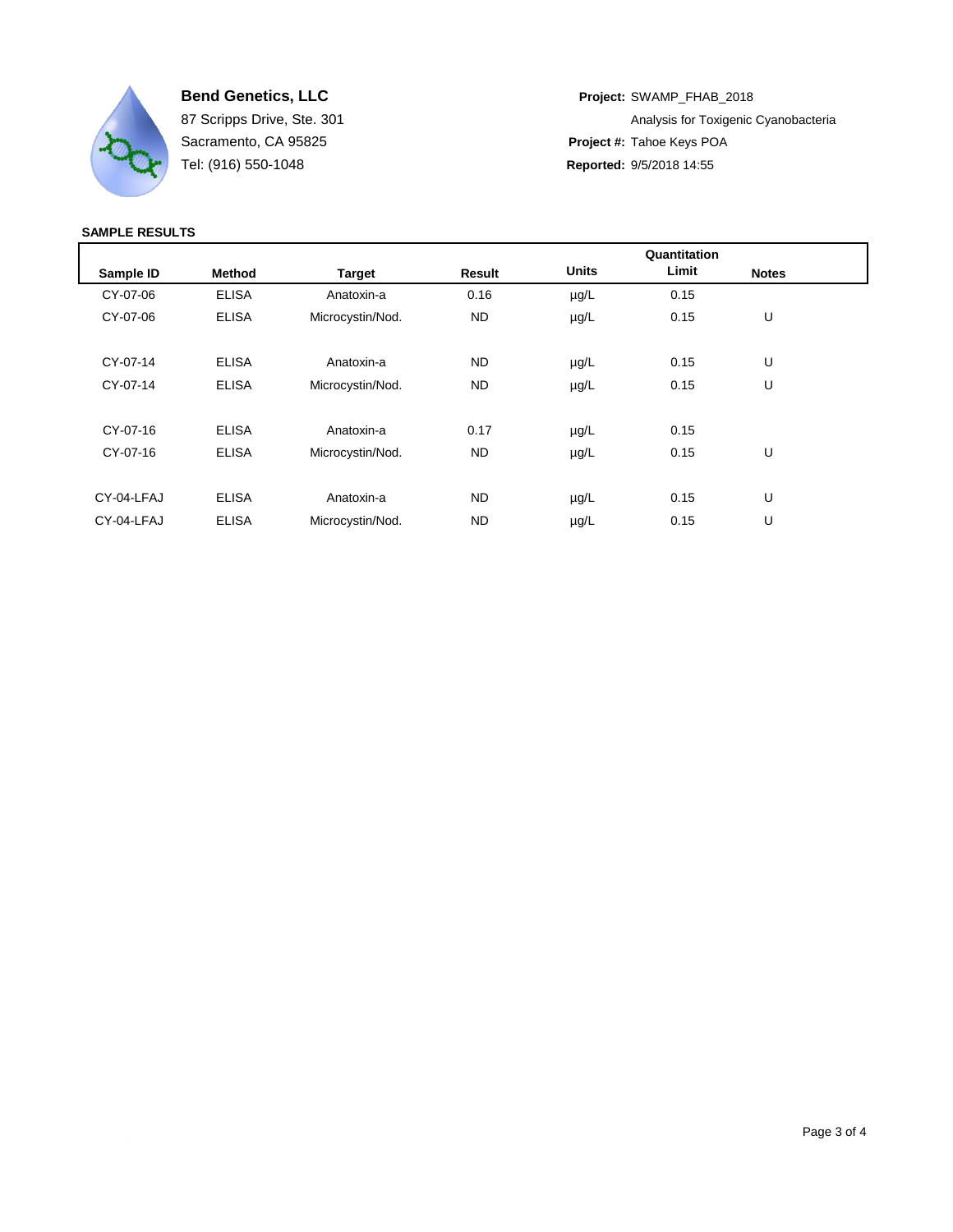

Tel: (916) 550-1048 **Reported:** 9/5/2018 14:55

**Bend Genetics, LLC Project:** SWAMP\_FHAB\_2018 87 Scripps Drive, Ste. 301 **Analysis for Toxigenic Cyanobacteria** Analysis for Toxigenic Cyanobacteria Sacramento, CA 95825 **Project #:** Tahoe Keys POA

**QUALITY CONTROL**

|                 |           | Qualifiers /    |              |                    |       | %REC   |
|-----------------|-----------|-----------------|--------------|--------------------|-------|--------|
| Analyte         | Result    | <b>Comments</b> | <b>Units</b> | <b>Spike Level</b> | %REC  | Limits |
| ATX - Blank     | <b>ND</b> | U               | $\mu$ g/L    | 0                  |       |        |
| ATX - Positive  | 0.74      |                 | $\mu$ g/L    | 0.75               | 98.6  | 70-130 |
| ATX - Matrix Sp | 1.30      |                 | $\mu$ g/L    | 1.25               | 103.6 | 70-130 |
| MC - Blank      | ND.       | U               | $\mu$ g/L    | 0                  |       |        |
| MC - Positive   | 0.68      |                 | $\mu$ g/L    | 0.75               | 91.2  | 70-130 |
| MC - Matrix Sp  | 0.80      |                 | $\mu$ g/L    | 1.00               | 79.9  | 70-130 |
|                 |           |                 |              |                    |       |        |

| <b>QUALIFIERS/COMMENTS/NOTES</b> |                                                                                               |  |  |  |  |
|----------------------------------|-----------------------------------------------------------------------------------------------|--|--|--|--|
| C <sub>1</sub>                   | The reported concentration for this analyte is below the quantification limit.                |  |  |  |  |
| C <sub>2</sub>                   | The reported concentration for this analyte is above the calibration range of the instrument. |  |  |  |  |
| J                                | The reported result for this analyte should be considered an estimated value.                 |  |  |  |  |
| U                                | Undetected                                                                                    |  |  |  |  |
|                                  |                                                                                               |  |  |  |  |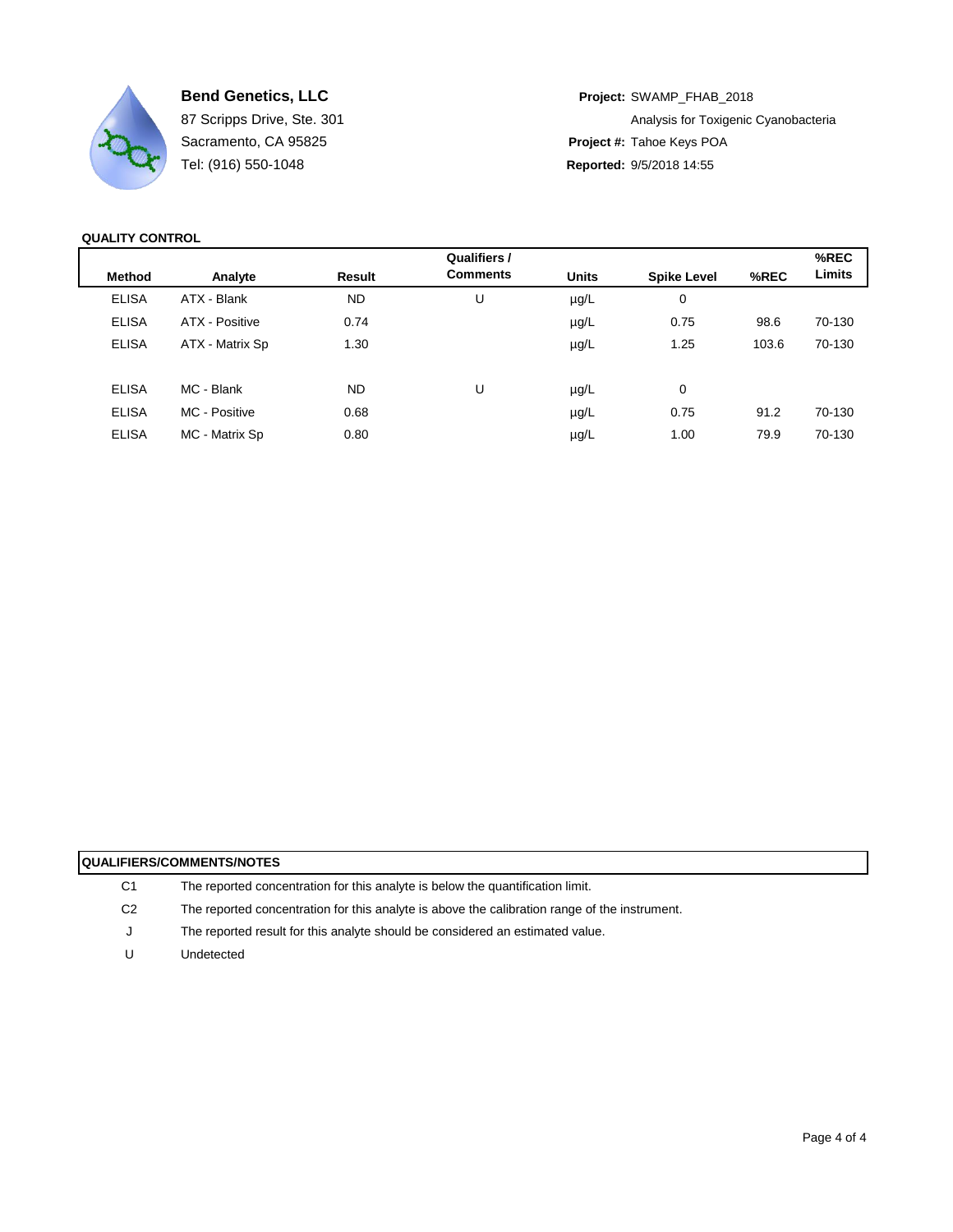

| Date:        | 9/18/2018                                             |
|--------------|-------------------------------------------------------|
| Subject:     | Cyanobacteria testing results                         |
| <b>From:</b> | Tim Otten, Laboratory Director                        |
| To:          | Greg Hoover<br>Tahoe Keys Property Owners Association |

Attached are the testing results for ELISA analyses conducted on four samples collected from the Tahoe Keys on 9/12/2018. These data have been reviewed and are considered final.

#### **Analyses included in this report:**

 Quantification of specific cyanobacterial toxins (anatoxin-a and microcystin/nodularin) using enzyme linked immunosorbent assay (ELISA).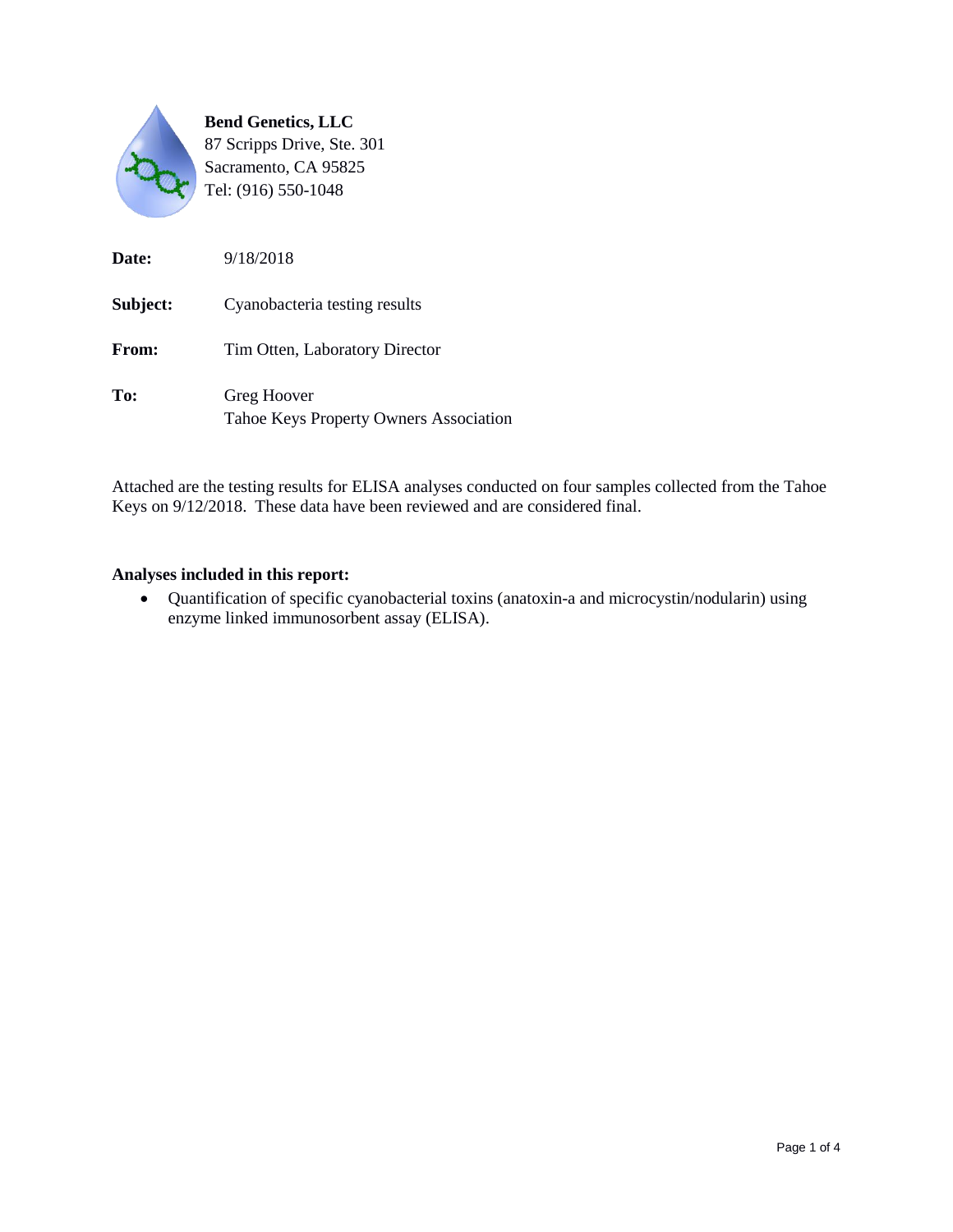

**Bend Genetics, LLC Project:** SWAMP\_FHAB\_2018 87 Scripps Drive, Ste. 301 **Analysis for Toxigenic Cyanobacteria** Analysis for Toxigenic Cyanobacteria Sacramento, CA 95825 **Project #:** Tahoe Keys POA Tel: (916) 550-1048 **Reported:** 9/18/2018 13:05

| Sample ID  | <b>BG ID</b> | Date Collected  | Date Received  | <b>Matrix</b> | <b>Preserved</b> |
|------------|--------------|-----------------|----------------|---------------|------------------|
| CY-08-16   | TK43         | 9/12/2018 13:30 | 9/14/2018 9:00 | Water         | N                |
| CY-08-LFAJ | <b>TK44</b>  | 9/12/2018 13:50 | 9/14/2018 9:00 | Water         | N                |
| CY-08-14   | <b>TK45</b>  | 9/12/2018 14:10 | 9/14/2018 9:00 | Water         | N                |
| CY-08-06   | TK46         | 9/12/2018 14:25 | 9/14/2018 9:00 | Water         | N                |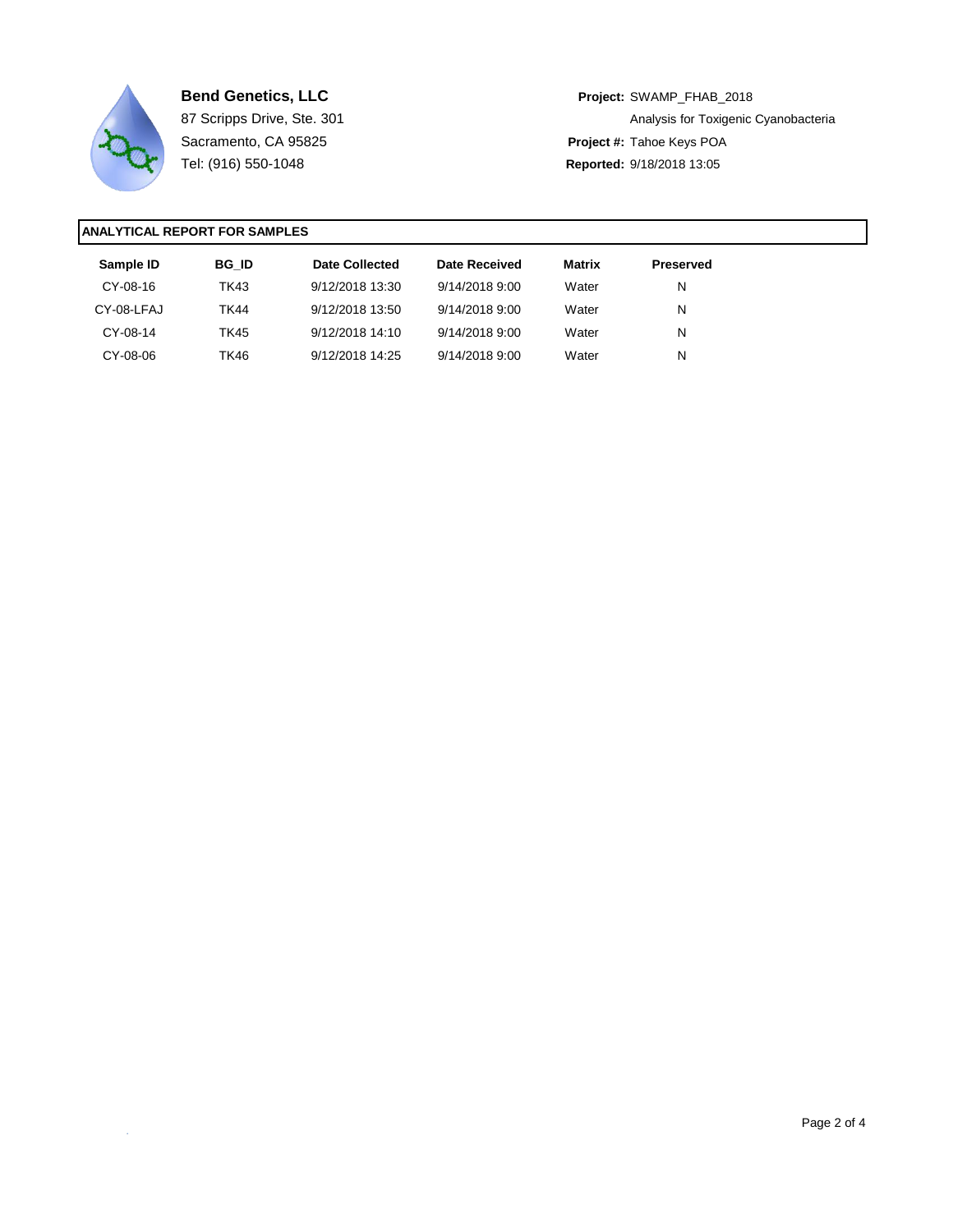

**Bend Genetics, LLC Project:** SWAMP\_FHAB\_2018 87 Scripps Drive, Ste. 301 **Analysis for Toxigenic Cyanobacteria** Analysis for Toxigenic Cyanobacteria Sacramento, CA 95825 **Project #:** Tahoe Keys POA Tel: (916) 550-1048 **Reported:** 9/18/2018 13:05

|            |               |                  |           |              | Quantitation |              |  |
|------------|---------------|------------------|-----------|--------------|--------------|--------------|--|
| Sample ID  | <b>Method</b> | <b>Target</b>    | Result    | <b>Units</b> | Limit        | <b>Notes</b> |  |
| CY-08-16   | <b>ELISA</b>  | Anatoxin-a       | 0.28      | $\mu$ g/L    | 0.15         |              |  |
| CY-08-16   | <b>ELISA</b>  | Microcystin/Nod. | 0.12      | $\mu$ g/L    | 0.15         | C1, J        |  |
|            |               |                  |           |              |              |              |  |
| CY-08-LFAJ | <b>ELISA</b>  | Anatoxin-a       | <b>ND</b> | $\mu$ g/L    | 0.15         | U            |  |
| CY-08-LFAJ | <b>ELISA</b>  | Microcystin/Nod. | <b>ND</b> | $\mu$ g/L    | 0.15         | U            |  |
|            |               |                  |           |              |              |              |  |
| CY-08-14   | <b>ELISA</b>  | Anatoxin-a       | <b>ND</b> | $\mu$ g/L    | 0.15         | U            |  |
| CY-08-14   | <b>ELISA</b>  | Microcystin/Nod. | 0.19      | $\mu$ g/L    | 0.15         |              |  |
|            |               |                  |           |              |              |              |  |
| CY-08-06   | <b>ELISA</b>  | Anatoxin-a       | <b>ND</b> | $\mu$ g/L    | 0.15         | U            |  |
| CY-08-06   | <b>ELISA</b>  | Microcystin/Nod. | 0.18      | $\mu$ g/L    | 0.15         |              |  |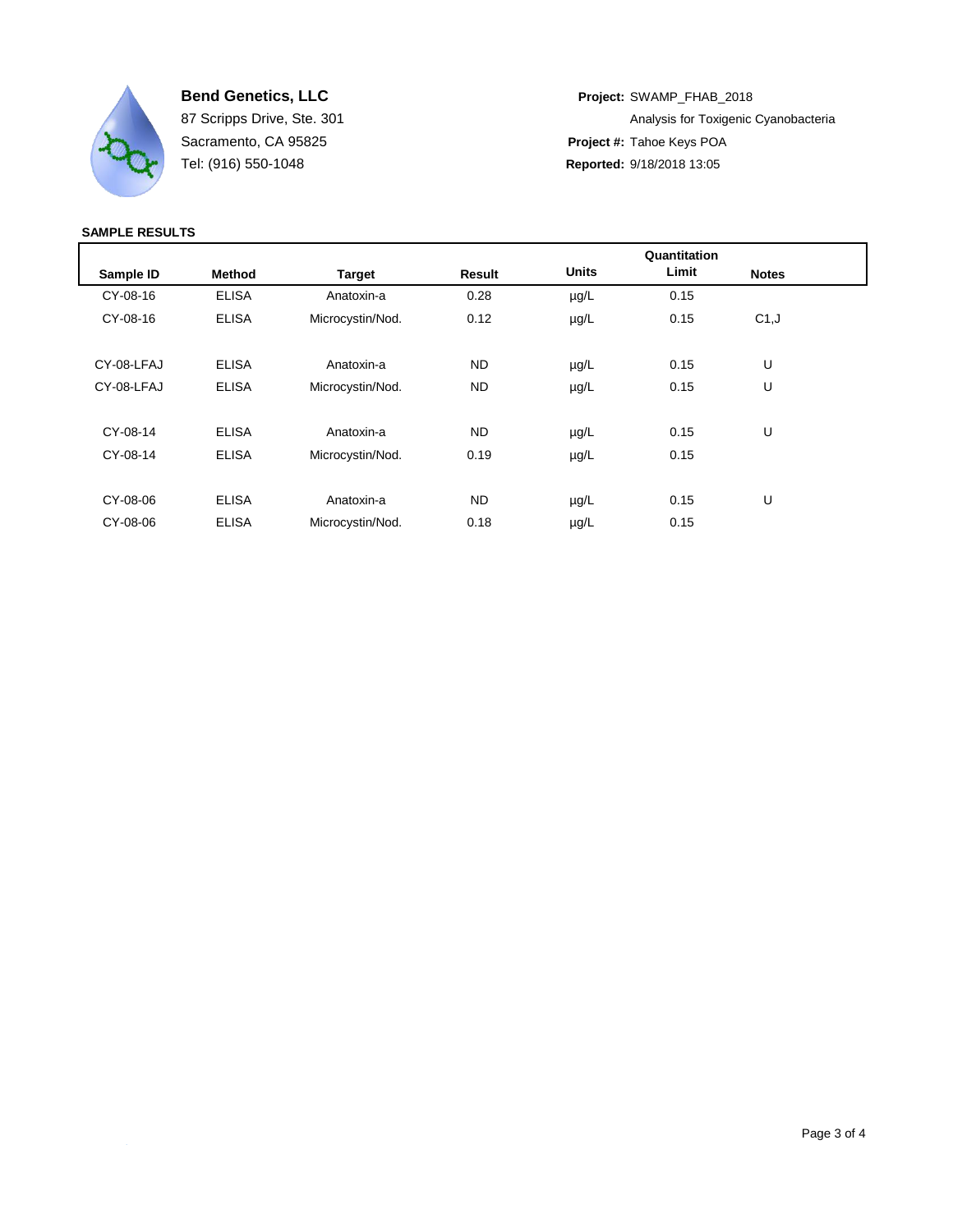

Tel: (916) 550-1048 **Reported:** 9/18/2018 13:05

**Bend Genetics, LLC Project:** SWAMP\_FHAB\_2018 87 Scripps Drive, Ste. 301 **Analysis for Toxigenic Cyanobacteria** Analysis for Toxigenic Cyanobacteria Sacramento, CA 95825 **Project #:** Tahoe Keys POA

**QUALITY CONTROL**

| %REC   |
|--------|
| Limits |
|        |
| 70-130 |
| 70-130 |
|        |
|        |
| 70-130 |
| 70-130 |
|        |

| <b>QUALIFIERS/COMMENTS/NOTES</b> |                                                                                               |  |  |  |  |
|----------------------------------|-----------------------------------------------------------------------------------------------|--|--|--|--|
| C1                               | The reported concentration for this analyte is below the quantification limit.                |  |  |  |  |
| C2                               | The reported concentration for this analyte is above the calibration range of the instrument. |  |  |  |  |
| J                                | The reported result for this analyte should be considered an estimated value.                 |  |  |  |  |
|                                  | Undetected                                                                                    |  |  |  |  |
|                                  |                                                                                               |  |  |  |  |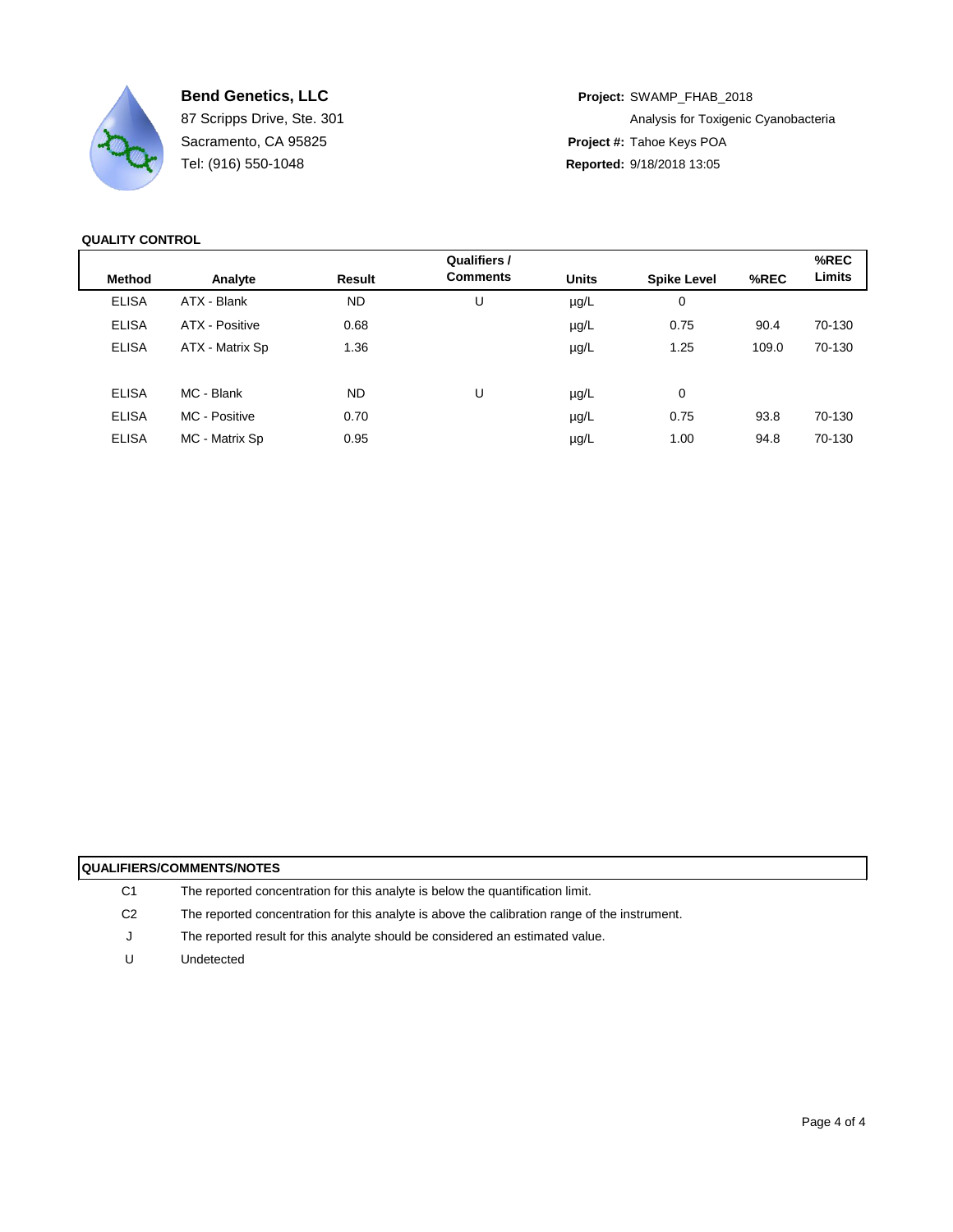

| Date:    | 8/13/2018                                             |
|----------|-------------------------------------------------------|
| Subject: | Cyanobacteria testing results                         |
| From:    | Tim Otten, Laboratory Director                        |
| To:      | Greg Hoover<br>Tahoe Keys Property Owners Association |

Attached are the testing results for microscopy, ELISA and QPCR analyses conducted on four samples collected from the Tahoe Keys on 8/8/2018. These data have been reviewed and are considered final.

#### **Analyses included in this report:**

- Quantification of specific cyanobacterial toxins (anatoxin-a and microcystin/nodularin) using enzyme linked immunosorbent assay (ELISA).
- Quantification of toxigenic cyanobacteria (anatoxin-a and microcystin-producing cells) based on cyanobacterial gene abundances inferred by real-time quantitative polymerase chain reaction (QPCR) method.
- Microscopic identification of all potentially toxic (PTOX) cyanobacteria.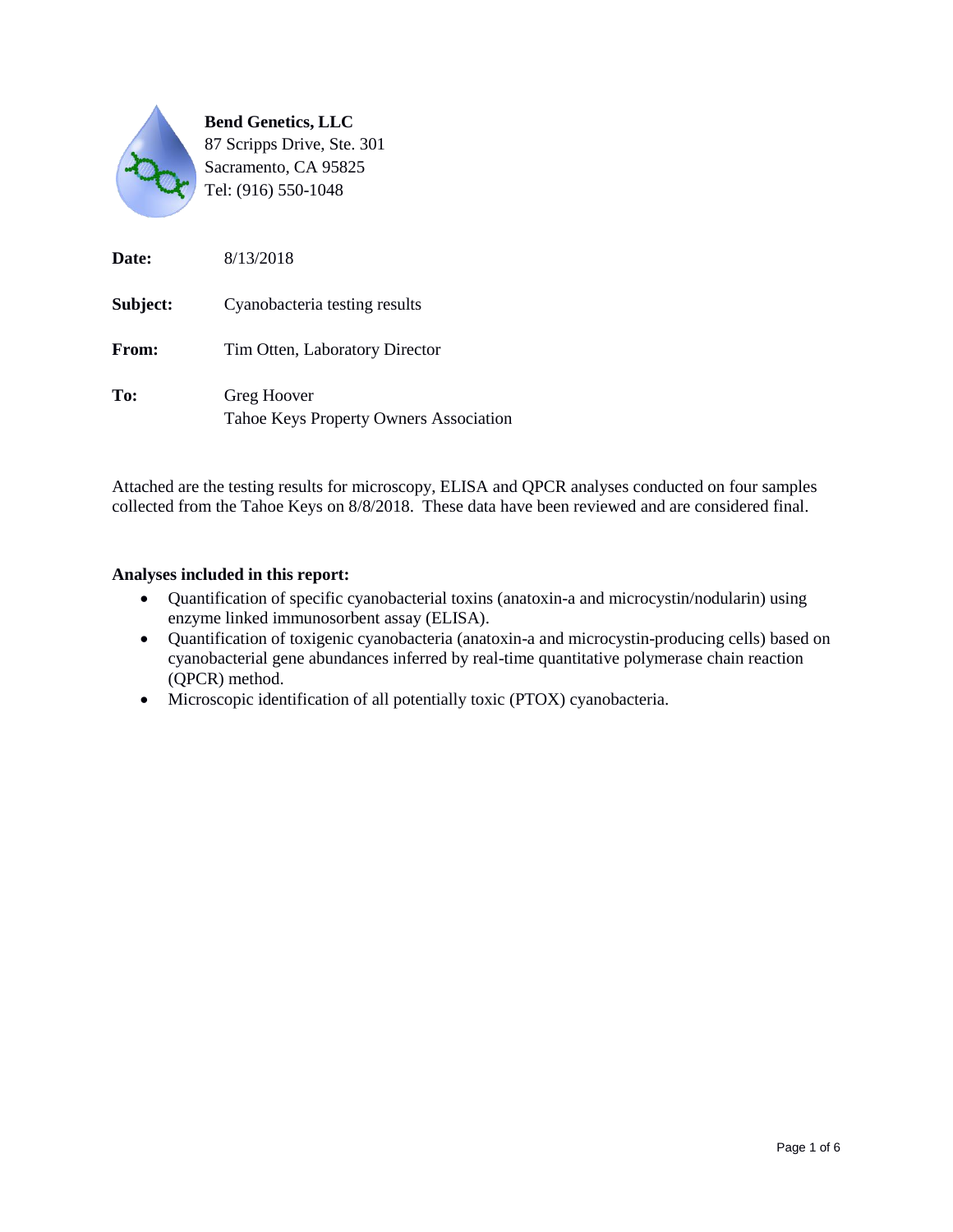

**Bend Genetics, LLC Project:** SWAMP\_FHAB\_2018 87 Scripps Drive, Ste. 301 **Analysis for Toxigenic Cyanobacteria** Analysis for Toxigenic Cyanobacteria Sacramento, CA 95825 **Project #:** Tahoe Keys POA Tel: (916) 550-1048 **Reported:** 8/13/2018 17:15

| Sample ID  | <b>BG ID</b> | Date Collected | Date Received  | <b>Matrix</b> | <b>Preserved</b> |  |
|------------|--------------|----------------|----------------|---------------|------------------|--|
| $Cv-06-16$ | TK35         | 8/8/2018 14:50 | 8/10/2018 9:00 | Water         | N                |  |
| Cy-06-LFAJ | TK36         | 8/8/2018 15:08 | 8/10/2018 9:00 | Water         | N                |  |
| $Cv-06-14$ | <b>TK37</b>  | 8/8/2018 15:39 | 8/10/2018 9:00 | Water         | N                |  |
| $Cv-06-06$ | <b>TK38</b>  | 8/8/2018 15:51 | 8/10/2018 9:00 | Water         | N                |  |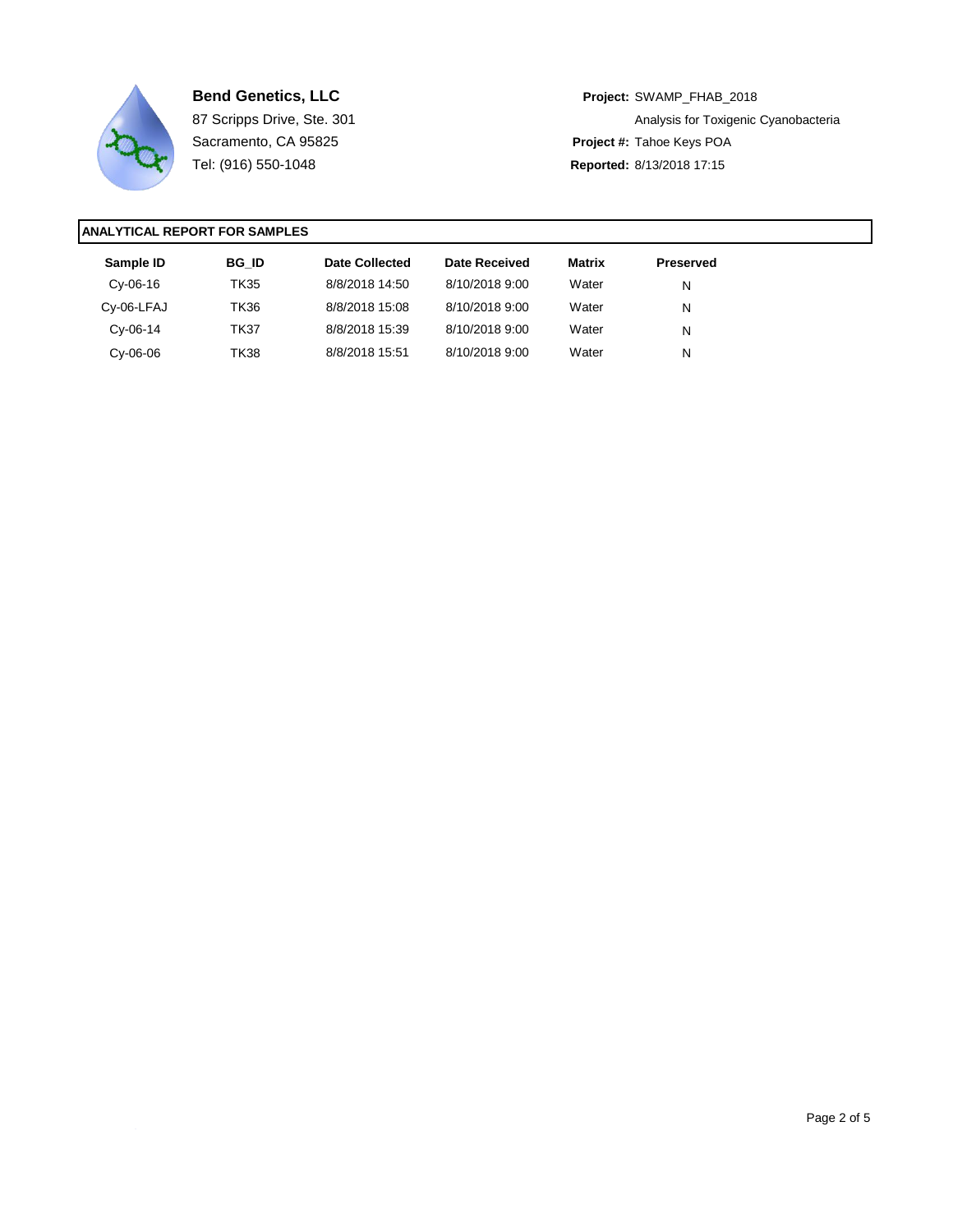

**Bend Genetics, LLC Project:** SWAMP\_FHAB\_2018 87 Scripps Drive, Ste. 301 **Analysis for Toxigenic Cyanobacteria** Analysis for Toxigenic Cyanobacteria Sacramento, CA 95825 **Project #:** Tahoe Keys POA Tel: (916) 550-1048 **Reported:** 8/13/2018 17:15

|            |               |                  |                |              | Quantitation |              |  |
|------------|---------------|------------------|----------------|--------------|--------------|--------------|--|
| Sample ID  | <b>Method</b> | <b>Target</b>    | Result         | <b>Units</b> | Limit        | <b>Notes</b> |  |
| $Cy-06-16$ | <b>ELISA</b>  | Anatoxin-a       | 0.20           | µg/L         | 0.15         |              |  |
| Cy-06-16   | <b>ELISA</b>  | Microcystin/Nod. | <b>ND</b>      | µg/L         | 0.15         | U            |  |
| $Cy-06-16$ | QPCR          | Anatoxin-a       | 4,580          | copies/mL    | 100          |              |  |
| Cy-06-16   | QPCR          | Microcystin      | N <sub>D</sub> | copies/mL    | 100          | U            |  |
| Cy-06-LFAJ | <b>ELISA</b>  | Anatoxin-a       | <b>ND</b>      | µg/L         | 0.15         | U            |  |
| Cy-06-LFAJ | <b>ELISA</b>  | Microcystin/Nod. | <b>ND</b>      | $\mu$ g/L    | 0.15         | U            |  |
| Cy-06-LFAJ | QPCR          | Anatoxin-a       | 1,423          | copies/mL    | 100          |              |  |
| Cy-06-LFAJ | QPCR          | Microcystin      | ND.            | copies/mL    | 100          | U            |  |
| $Cy-06-14$ | <b>ELISA</b>  | Anatoxin-a       | 0.51           | $\mu$ g/L    | 0.15         |              |  |
| Cy-06-14   | <b>ELISA</b>  | Microcystin/Nod. | <b>ND</b>      | µg/L         | 0.15         | U            |  |
| Cy-06-14   | QPCR          | Anatoxin-a       | 6,363          | copies/mL    | 100          |              |  |
| Cy-06-14   | QPCR          | Microcystin      | ND.            | copies/mL    | 100          | U            |  |
| $Cy-06-06$ | <b>ELISA</b>  | Anatoxin-a       | <b>ND</b>      | µg/L         | 0.15         | U            |  |
| Cy-06-06   | <b>ELISA</b>  | Microcystin/Nod. | <b>ND</b>      | µg/L         | 0.15         | U            |  |
| Cy-06-06   | QPCR          | Anatoxin-a       | 902            | copies/mL    | 100          |              |  |
| Cv-06-06   | QPCR          | Microcystin      | <b>ND</b>      | copies/mL    | 100          | U            |  |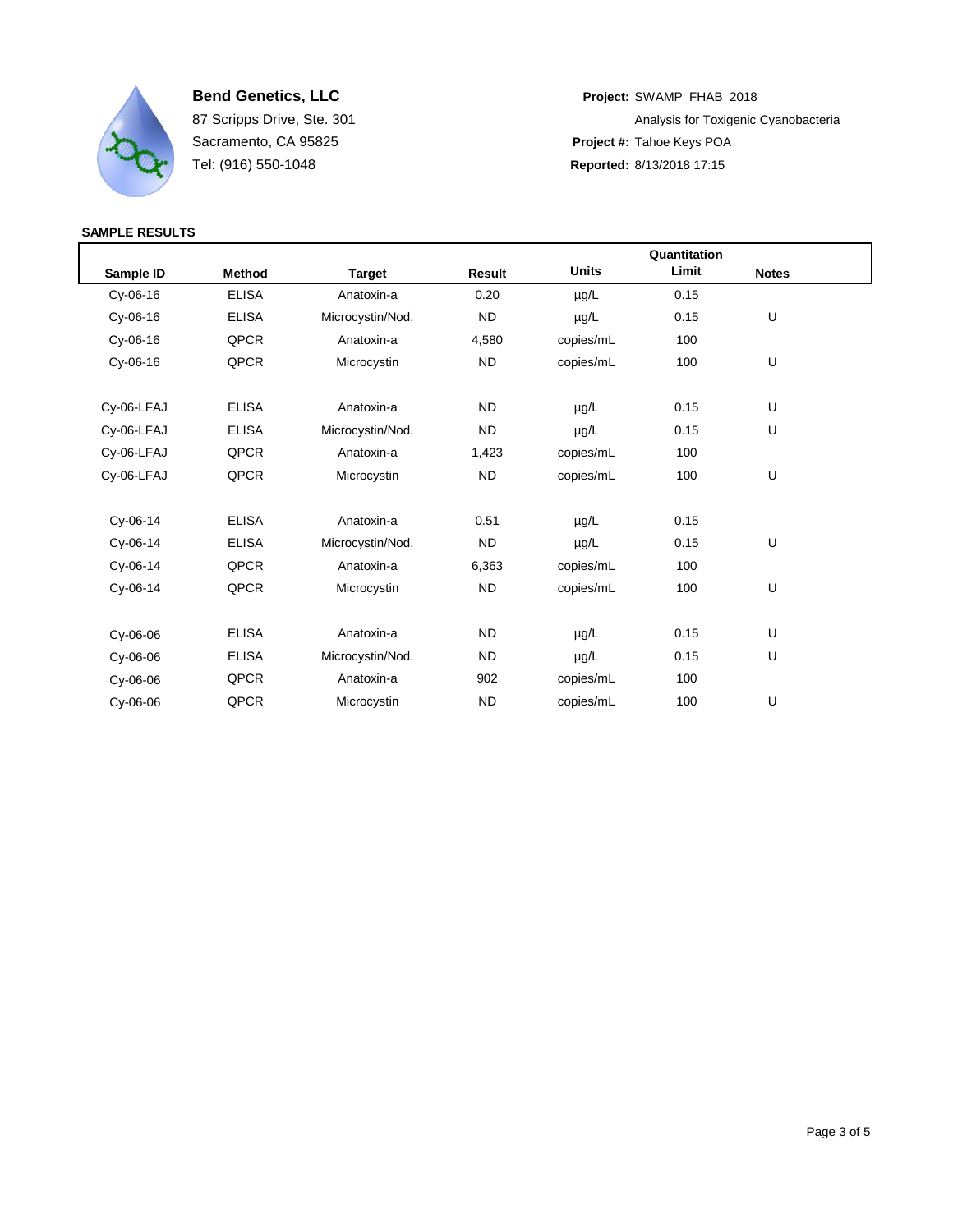

Sacramento, CA 95825 **Project #:** Tahoe Keys POA Tel: (916) 550-1048 **Reported:** 8/13/2018 17:15

# **Bend Genetics, LLC Project:** SWAMP\_FHAB\_2018 87 Scripps Drive, Ste. 301 **Analysis for Toxigenic Cyanobacteria** Analysis for Toxigenic Cyanobacteria

#### **MICROSCOPY RESULTS - Identification of CyanoHABs**

| Sample ID | <b>Dominant</b> | Sub-dominant                   | Also present | <b>Notes</b>                                                                                                                                                                                                                                                          |
|-----------|-----------------|--------------------------------|--------------|-----------------------------------------------------------------------------------------------------------------------------------------------------------------------------------------------------------------------------------------------------------------------|
| Cy-06-16  | Dolichospermum  | Woronichinia<br>Dolichospermum |              | There was a moderate amount of Dolichospermum sp.<br>(consisting of both straight and coiled filaments) and a low<br>amount of Woronichinia sp. in this sample; no other<br>cyanobacteria were observed. The photomicrographs were<br>taken under 400X magnification. |
|           |                 | Woronichinia                   |              |                                                                                                                                                                                                                                                                       |

| Sample ID  | Dominant       | <b>Present</b> | Present | <b>Notes</b>                                                                                                                                                     |
|------------|----------------|----------------|---------|------------------------------------------------------------------------------------------------------------------------------------------------------------------|
| Cy-06-LFAJ | Dolichospermum | Dolichospermum |         | There was a low amount of Dolichospermum sp. in this<br>sample; no other cyanobacteria were observed. The<br>photomicrograph was taken under 400X magnification. |
|            |                |                |         |                                                                                                                                                                  |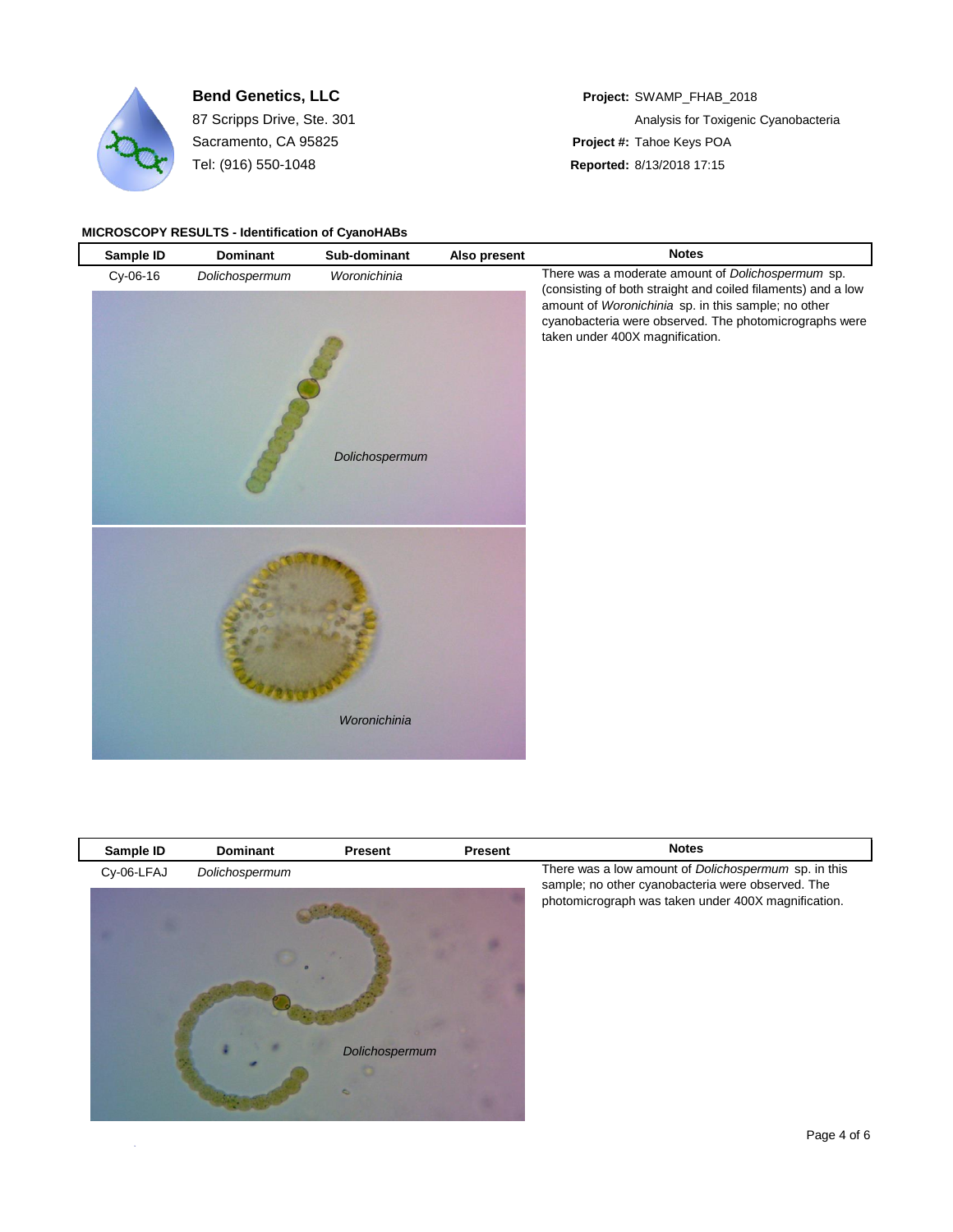

Sacramento, CA 95825 **Project #:** Tahoe Keys POA Tel: (916) 550-1048 **Reported:** 8/13/2018 17:15

# **Bend Genetics, LLC Project:** SWAMP\_FHAB\_2018 87 Scripps Drive, Ste. 301 **Analysis for Toxigenic Cyanobacteria** Analysis for Toxigenic Cyanobacteria

#### **MICROSCOPY RESULTS - Identification of CyanoHABs**

| Sample ID | Dominant       | Sub-dominant                   | Also present | <b>Notes</b>                                                                                                                                                                                                 |
|-----------|----------------|--------------------------------|--------------|--------------------------------------------------------------------------------------------------------------------------------------------------------------------------------------------------------------|
| Cy-06-14  | Dolichospermum | Woronichinia<br>Dolichospermum |              | This sample contained a moderate amount of<br>Dolichospermum sp. and a low amount of Woronichinia<br>sp.; no other cyanobacteria were observed. The<br>photomicrographs were taken under 400X magnification. |
|           | Woronichinia   |                                |              |                                                                                                                                                                                                              |

| Sample ID  | <b>Dominant</b> | Sub-dominant   | <b>Present</b> | <b>Notes</b>                                                                                                                                 |
|------------|-----------------|----------------|----------------|----------------------------------------------------------------------------------------------------------------------------------------------|
| $Cy-06-06$ | Woronichina     | Dolichospermum |                | This sample contained a moderate amount of                                                                                                   |
|            |                 |                |                | Woronichinia sp. and Dolichospermum sp.; no other<br>cyanobacteria were observed. The photomicrograph was<br>taken under 400X magnification. |
|            |                 | Woronichina    |                |                                                                                                                                              |